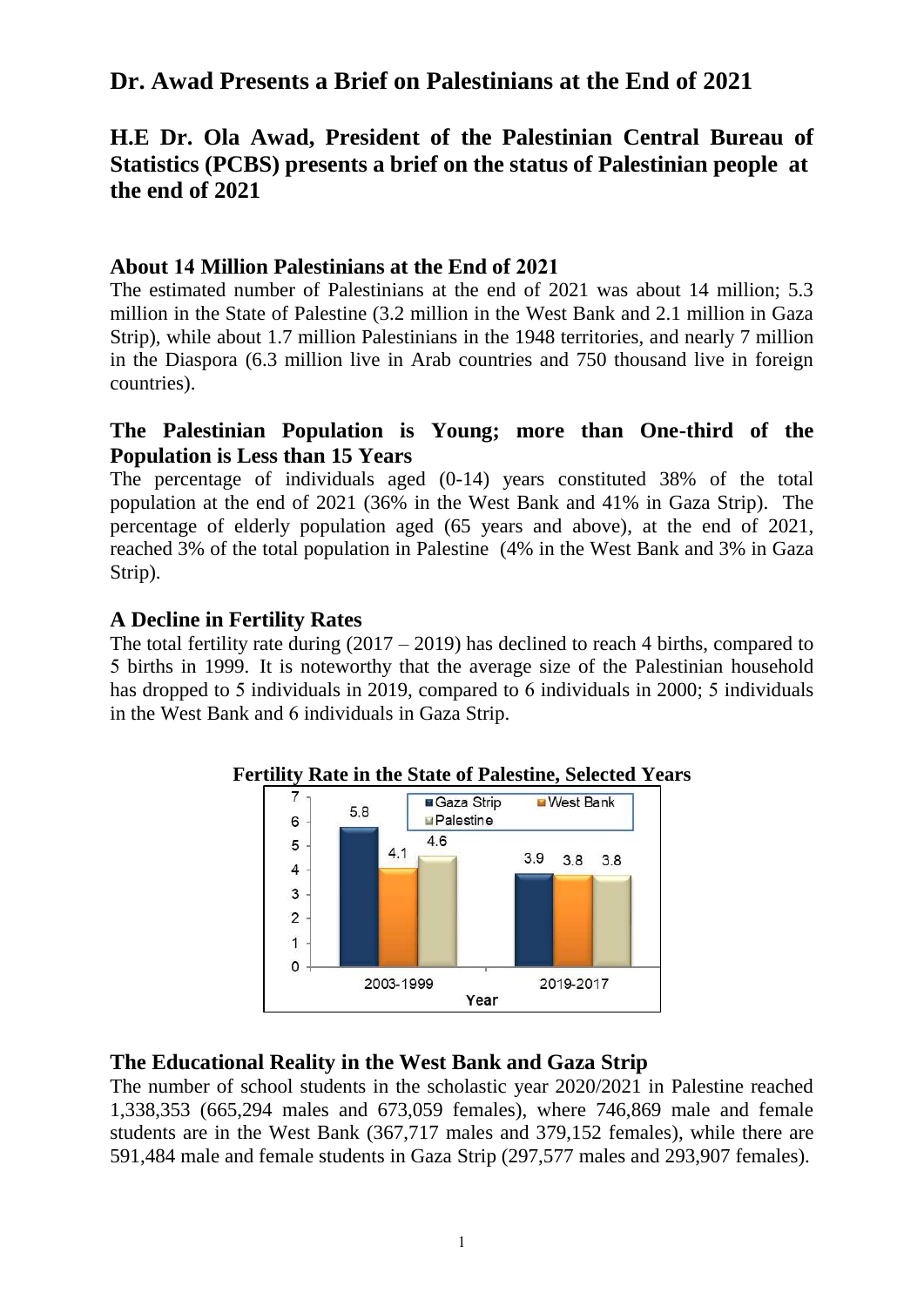The number of students enrolled at higher education institutions in the scholastic year 2020/2021 in Palestine reached 214,765 (82,179 males and 132,586 females), where 136,920 male and female students are in the West Bank (48,830 males and 88,090 females), while there are 77,845 male and female students in Gaza Strip (33,349 males and 44,496 females).

The number of graduates from higher education institutions in the scholastic year 2019/2020 in Palestine reached 41,137 (15,228 males and 25,909 females), where 28,668 male and female graduates are in the West Bank (9,791 males and 18,877 females), while there are 12,469 male and female graduates in Gaza Strip (5,437 males and 7,032 females).

#### **The Impact of the COVID – 19 Pandemic on the Palestinian Society**

The impact of the pandemic continues to shed its shadows on our Palestinian people. Palestine has lost to COVID-19 more than 4900 citizens up to 28/12/2021. Whereas, more than 470 thousand individuals have been infected; 51% of those are females. Many are still suffering from this pandemic and its devastating consequences and impacts. It is worth mentioning that the Palestinian Ministry of Health (MoH) has vaccinated more than 1.8 million citizens up to 28/12/2021, according to the data of MoH. In the same context, the results of the Impact of COVID-19 Pandemic on the Socio-Economic Conditions of Palestinian Households Survey during the period (June - December, 2020) showed that 84% of Palestinian households expressed their concern about catching the infection of COVID-19 (36% were very worried about the infection), knowing that 15% of the households confirmed that at least one of them was infected with COVID-19, and 31% of the households, in which at least one member was infected with COVID-19, confirmed that their infected household members were bullied. As for the measures taken in case of infection with the COVID-19, results showed that 96% of the infected people adhered/committed to the home quarantine, 81% took only vitamins/antibiotics but without referring to any health center, 84% took only medical herbs but without referring to any health center, while 32% visited a public health center that was not specialized in COVID-19, and 48% visited a COVID-19 specialized health center.

The results of the said survey also showed that 30% of those infected with COVID-19 caught the infection when visiting family and friends, 22% from work, 10% from attending a wedding or a funeral, 8% from hospitals and health care centers, and 8% from universities and schools. On the other hand, 16% of the infected persons do not know from where they or their family members caught COVID-19. In the same context and according to a study carried out by PCBS in cooperation with the Arab American University (AAUP) during the period (September – October, 2021) targeting individuals (18 years and above) in the West Bank, results showed that 76% of those individuals developed antibodies to the virus, and no noticeable difference was observed between men (79%) and women (78%), while there are significant differences between those who developed antibodies according to different age groups, as the highest was for individuals (50 years and above) reaching about 84%, then individuals in the age group (30-49) 78%, and individuals in the age group (18-29) 69%.